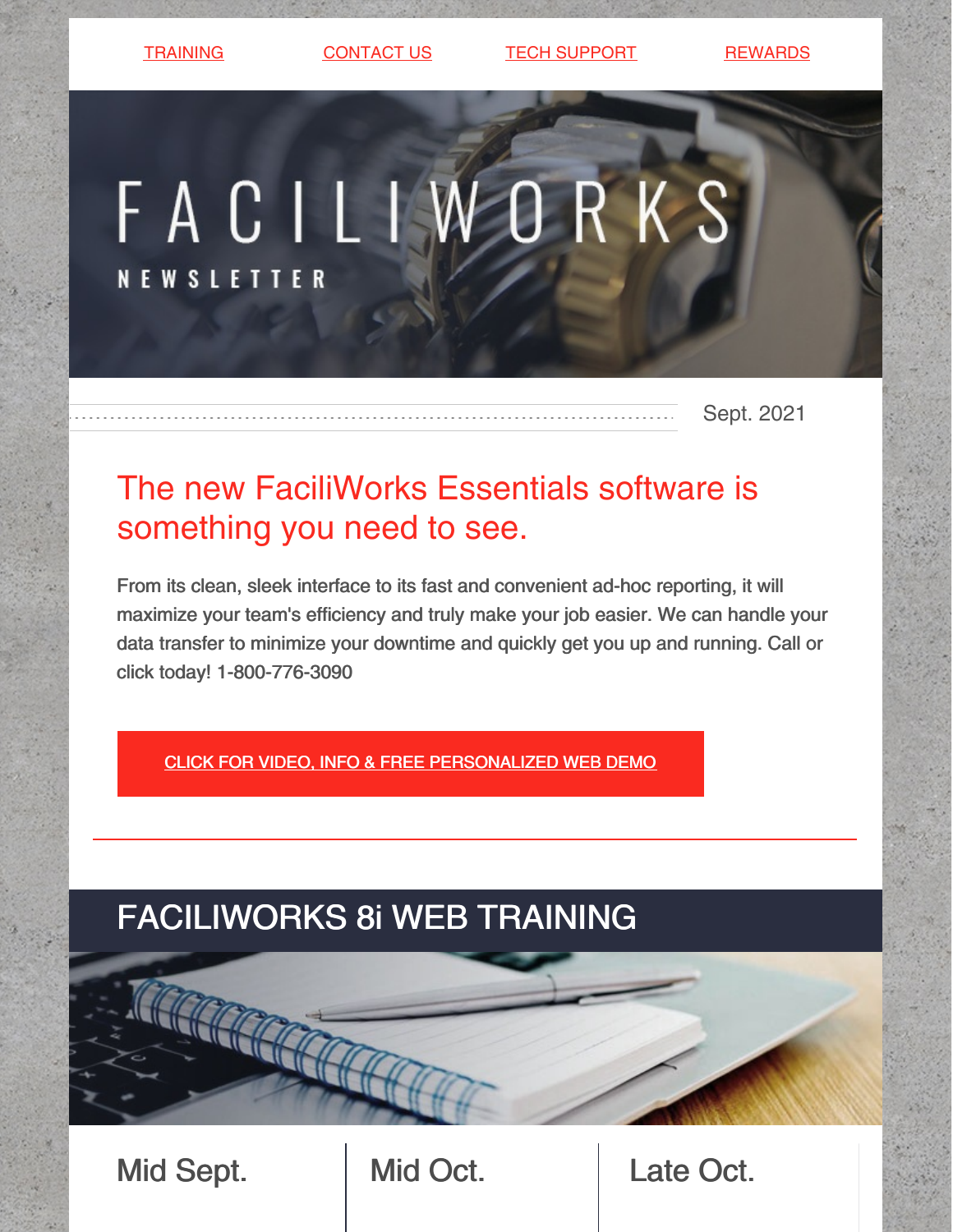Session 1: September 13 Session 2: September 14 Session 3: September 15 Session 4: September 16 Session 5: September 17

Session 1: October 18 Session 2: October 19 Session 3: October 20 Session 4: October 21 Session 5: October 22

Session 1: October 25 Session 2: October 26 Session 3: October 27 Session 4: October 28 Session 5: October 29

To register for any of these sessions or for info about custom training options, please contact our Training Specialist at 1-800-776-3090 ext. 134 or [training@cybermetrics.com.](mailto:training@cybermetrics.com)

#### SESSION DETAILS AND FULL TRAINING [SCHEDULE](https://faciliworks.com/training-schedule/#web_training)

### TECH TIP

### FaciliWorks 8i: Printing labels for assets, tools, parts and calibrations

Printing of bar-coded labels for assets, tools and parts is a breeze. You can find these labels either within Reports -> Standards Reports, specifically in the Asset Reports, Tool Reports and Part Reports categories, or within Reports -> Enhanced Reports, specifically in the Asset Reports and Part Reports categories. First, select the necessary label size from the list. Use the ensuing filter to define your criteria and then click the View button to pull up the labels. Each label includes the unique ID number and bar code.

To print calibration labels for your assets/gages, go to Reports -> Standard Reports -> Calibration Reports and then select the necessary calibration label size. Use the filter to define your criteria and then click the View button. Calibration label information includes the Gage ID or Asset ID, Staff ID, the ID of the reference gage and the next calibration due date.

You can also print custom labels by using the Custom Report Designer. Rather than starting a custom label from scratch, it's easier to copy an existing label and then customize it by bringing in more information. For instance, starting with a copy of an asset label, you could create a preventative maintenance label that shows the last maintenance date, the PM technician, Asset ID, bar code and next due date. For more information about customizing labels, see the Custom Report Designer (CRD2) chapter in the FaciliWorks 8i Help System.

We encourage you to explore the additional capabilities of your FaciliWorks software and as always, keep an eye out for future Tech Tips.